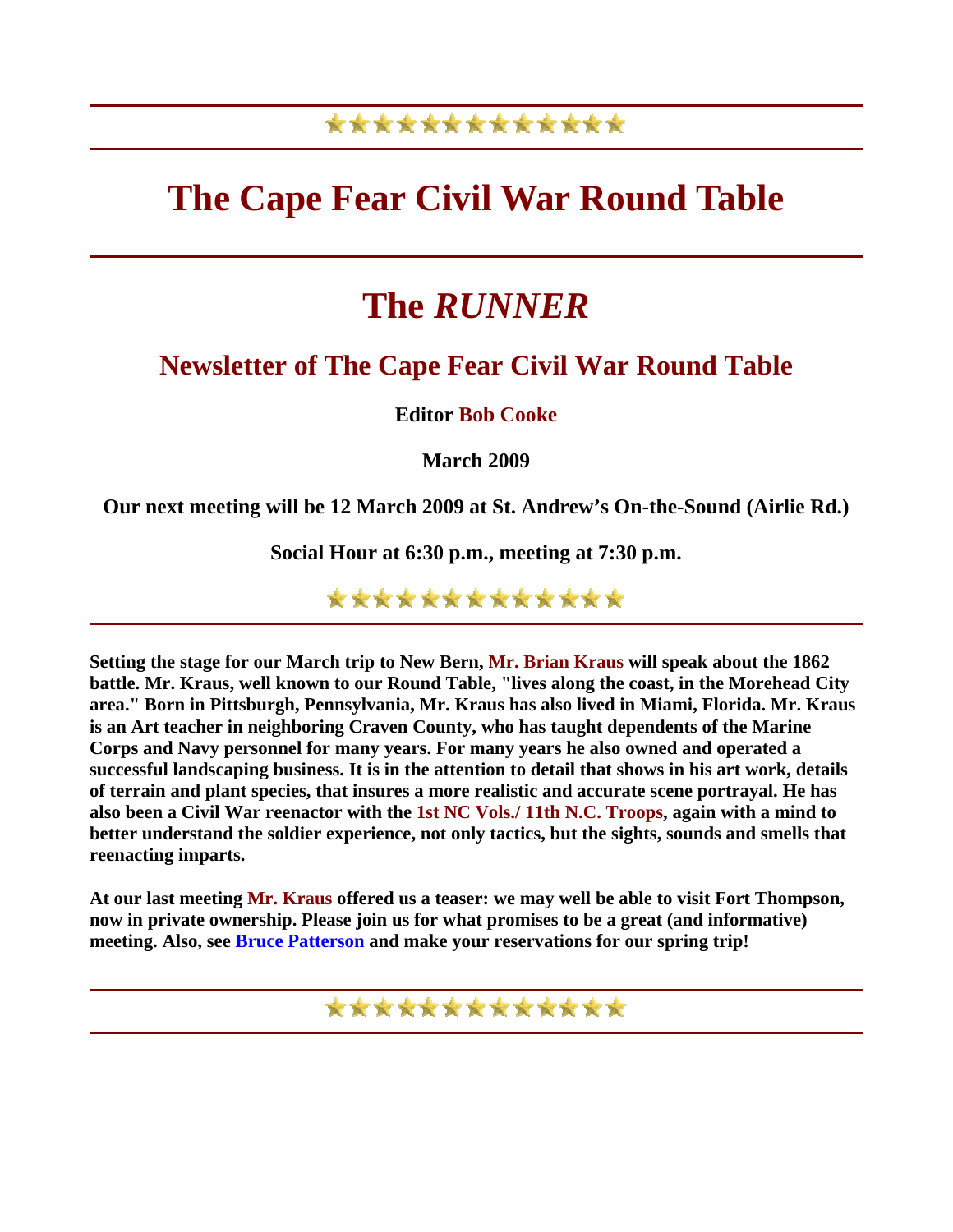

**At our February meeting, a near-record gathering of some sixty-four members and guests of the RT were treated to a great talk, good food AND camaraderie. Our speaker, Rod Andrews, Jr.,**

**presently teaching at Clemson University, talked about t he subject of his newest book ,**  *Wade Hampt on,***. Speaking no t only of Hampto n** 



**during the war, Mr. Andrews continued with Hampton's post-war career, "Tragedy and Vindication." Only one of three men who rose to the rank of Lieutenant General in the Confederate** 

**army, he was the only one who had no prior military experience; he was, however, a naturalborn leader who took command of the Confederate Cavalry after the death of J.E.B. Stuart in 1864. As Mr. Andrews pointed out, at that point of the war, the South was pretty well beaten, but Hampton, his men and a host of others didn't know that. They continued to fight on for nearly a year!**

**It was the later years that came into closer scrutiny as Mr. Andrews discussed Hampton's view on race. Some have portrayed him as a racial moderate, others as a leader of the KKK. One thing was certain: in South Carolina for many whites, he was viewed as the "symbol" of their future. Mr. Andrews also pointed out that during his tenure as Governor, one-hundred sixteen blacks were appointed to office and many black leaders praised him for his even-handedness. But make no mistake about it, Mr. Andrew cautioned: Hampton was very much a white supremist; that is, he believed in the superiority of whites and the inferiority of blacks. Hampton's main concerns after the war were to bring social peace and stability to "his people."** 

**Vindication of the war (and the losses suffered therein) was very much the focus of his post war labors. Having lost a son at the Boyton Plank Road in October 1864, he believed his son and the others that had fallen, died as true heroes. Thus was born the mythology and culture of the "Lost Cause" that many Southerners grasped and held onto.**

#### \*\*\*\*\*\*\*\*\*\*\*\*\*

#### **Raffle Winners**

*Charts of War* **- Betty Henderson** *Gray Phantoms of the Cape Fear* **- Marjorie George** *The Civil War on Coastal North Carolina* **- John Moore**